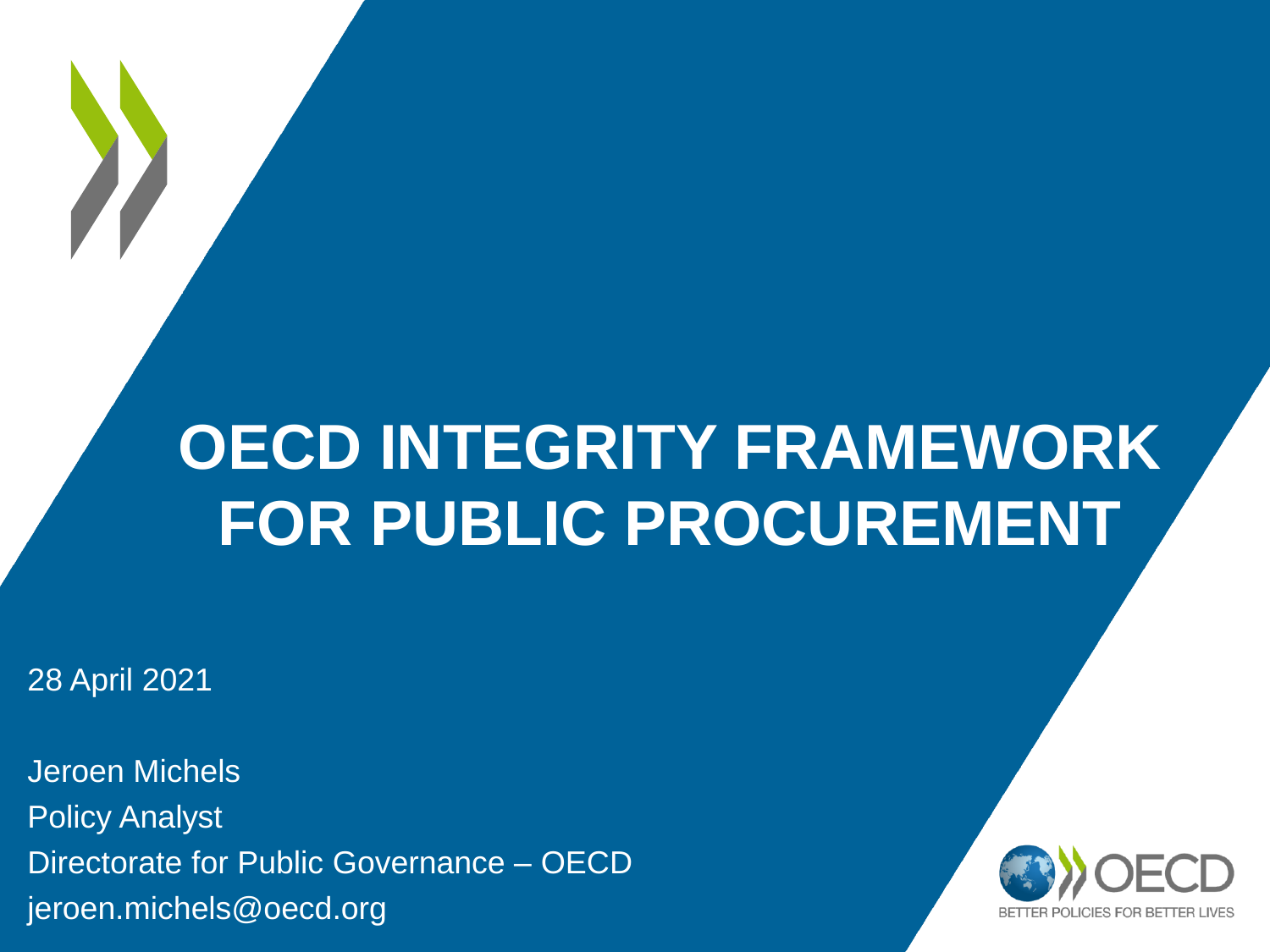## **Public procurement is vulnerable to corruption**

- 12% of GDP and 29% of general government expenditure in OECD countries amounting to EUR 4.2 trillion (2013)
- 63% of the public procurement is spent at the subnational level procurement in OECD countries
- 10-30% of the investment in a publicly funded project may be lost through mismanagement and corruption (CoST, 2014)
- More than half of foreign bribery cases occurred to obtain a public procurement contract (OECD, Foreign Bribery Report 2014)
- More than 3 out of 10 companies that have participated in a public tender say corruption prevented them from winning (Flash Eurobarometer 428, 2015).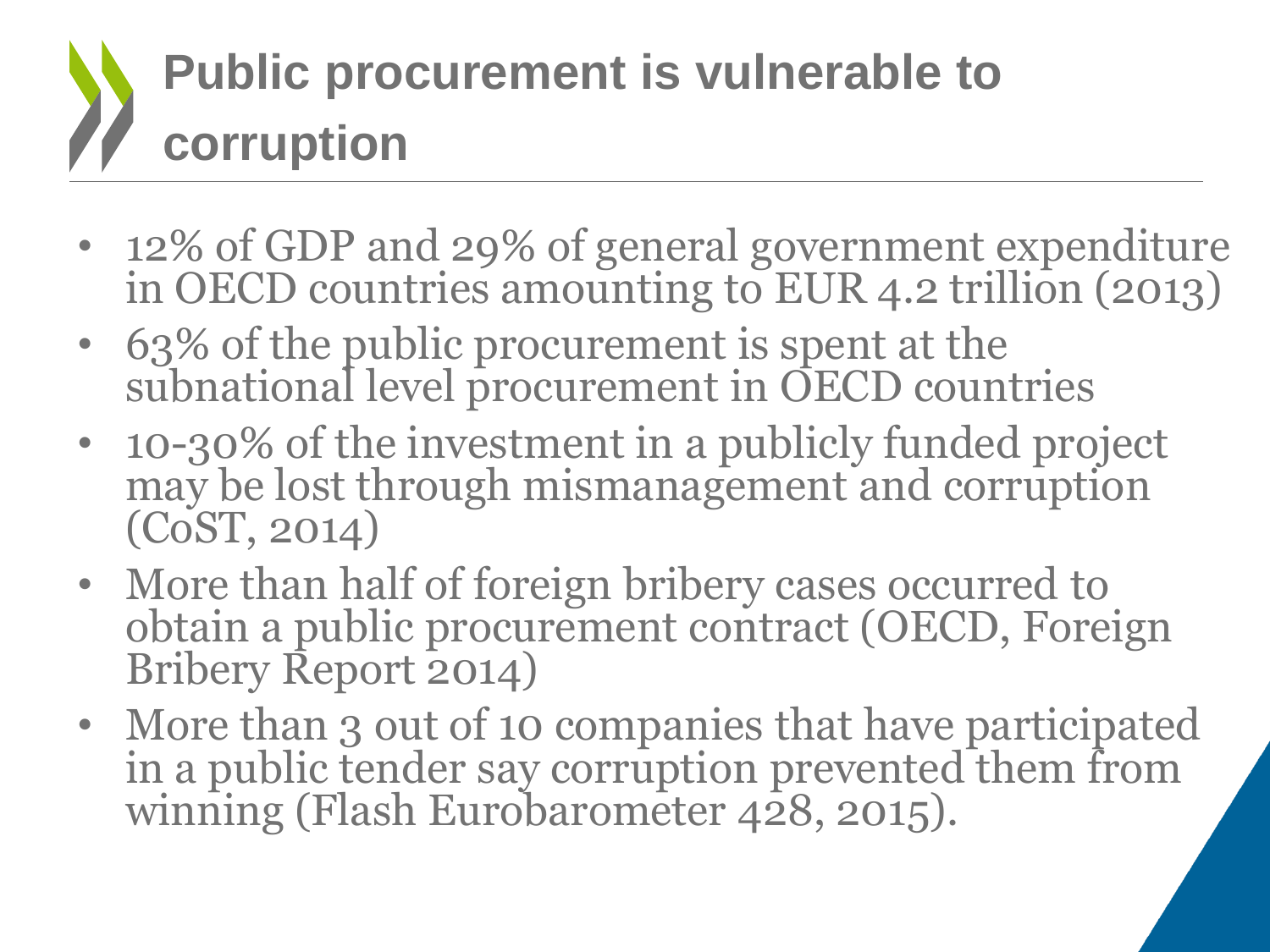## **Public procurement is vulnerable to corruption**

- Why?
- amount of money involved;
- close contact between public and private sectors;
- multitude of stakeholders;
- complexity of the process;
- payment guaranteed.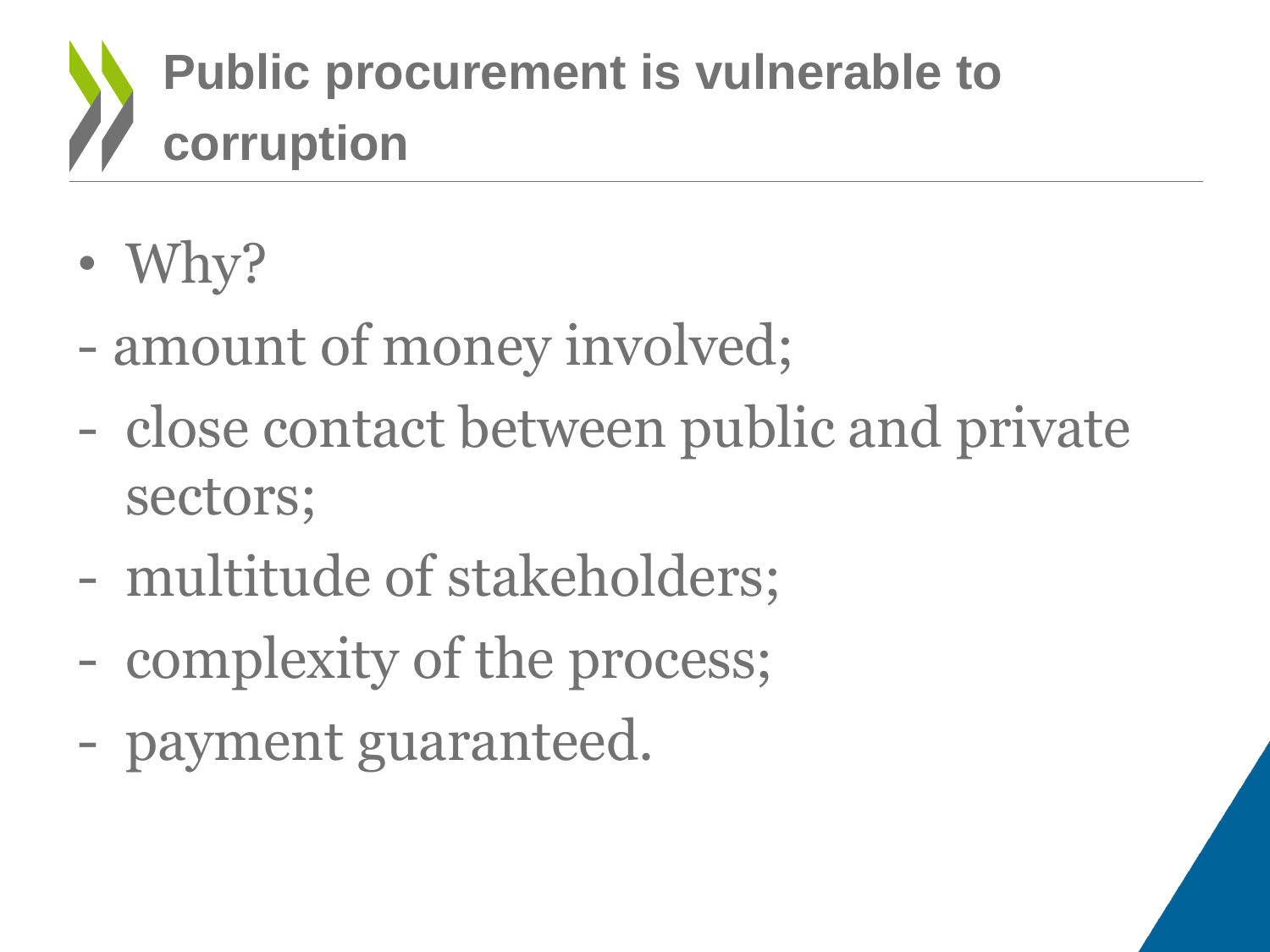

| <b>Phase</b>        | <b>Integrity risks</b>                                                                                                                                                                                              |
|---------------------|---------------------------------------------------------------------------------------------------------------------------------------------------------------------------------------------------------------------|
| 1. Pre-tendering    | Inadequate needs assessment<br>$\bullet$<br>Undue influence<br>Inappropriate choice of procurement procedure<br>(exceptions, contract splitting, direct award)                                                      |
| 2. Tendering phase  | Bribery, bid rigging, collusion, bid rotation<br>• Tailored specifications<br>Absence of public notice (or too short)<br>$\bullet$<br>Undue sharing of tendering information<br>$\bullet$<br>Unclear award criteria |
| 3. Post-award phase | Fraud, theft, sub-standard services or materials<br>$\bullet$<br>Incomplete or biased audits/evaluations<br>$\bullet$                                                                                               |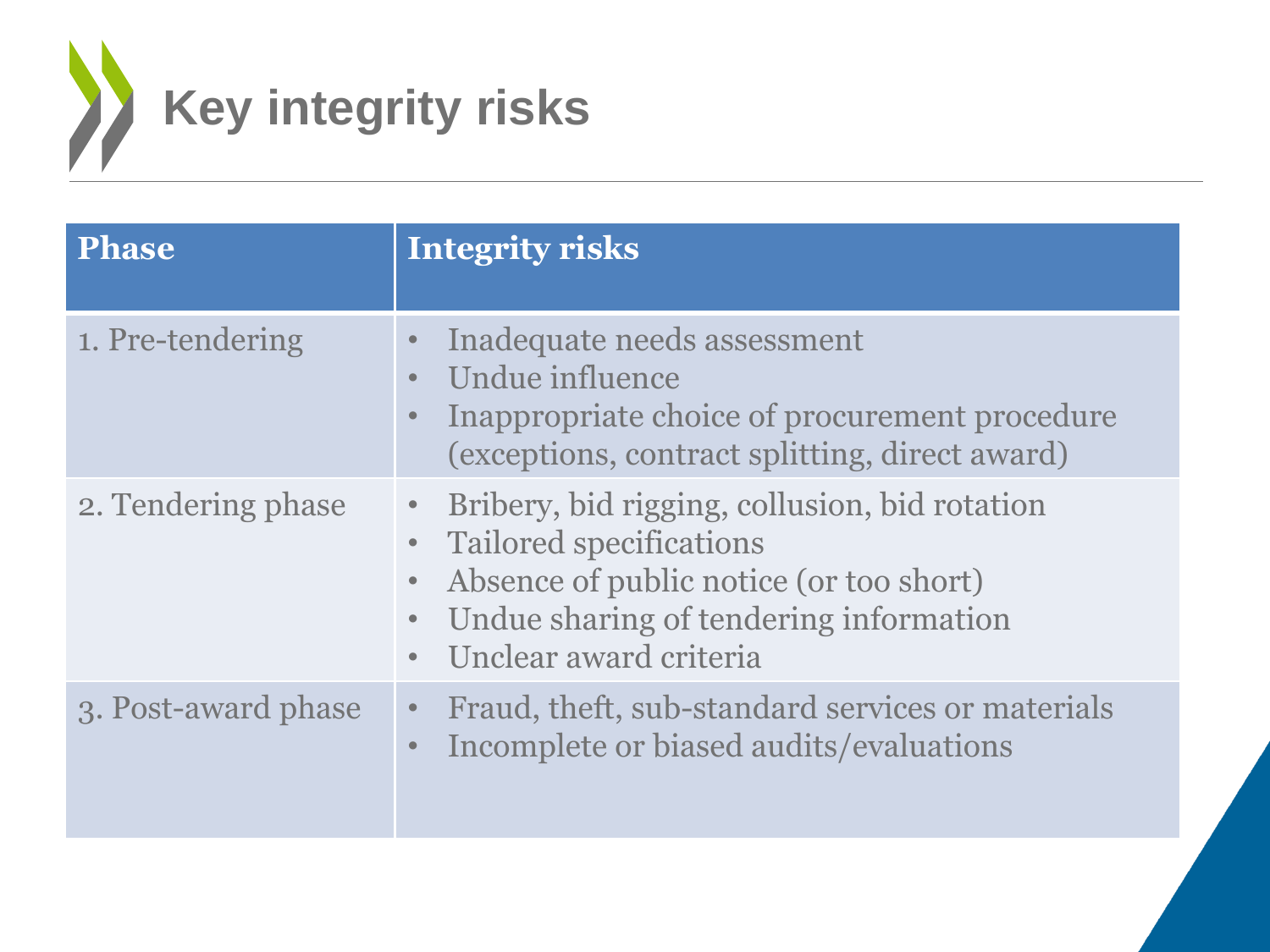

- Integrity
- Transparency
- Stakeholder participation
- Accessibility
- E-procurement
- Oversight and control

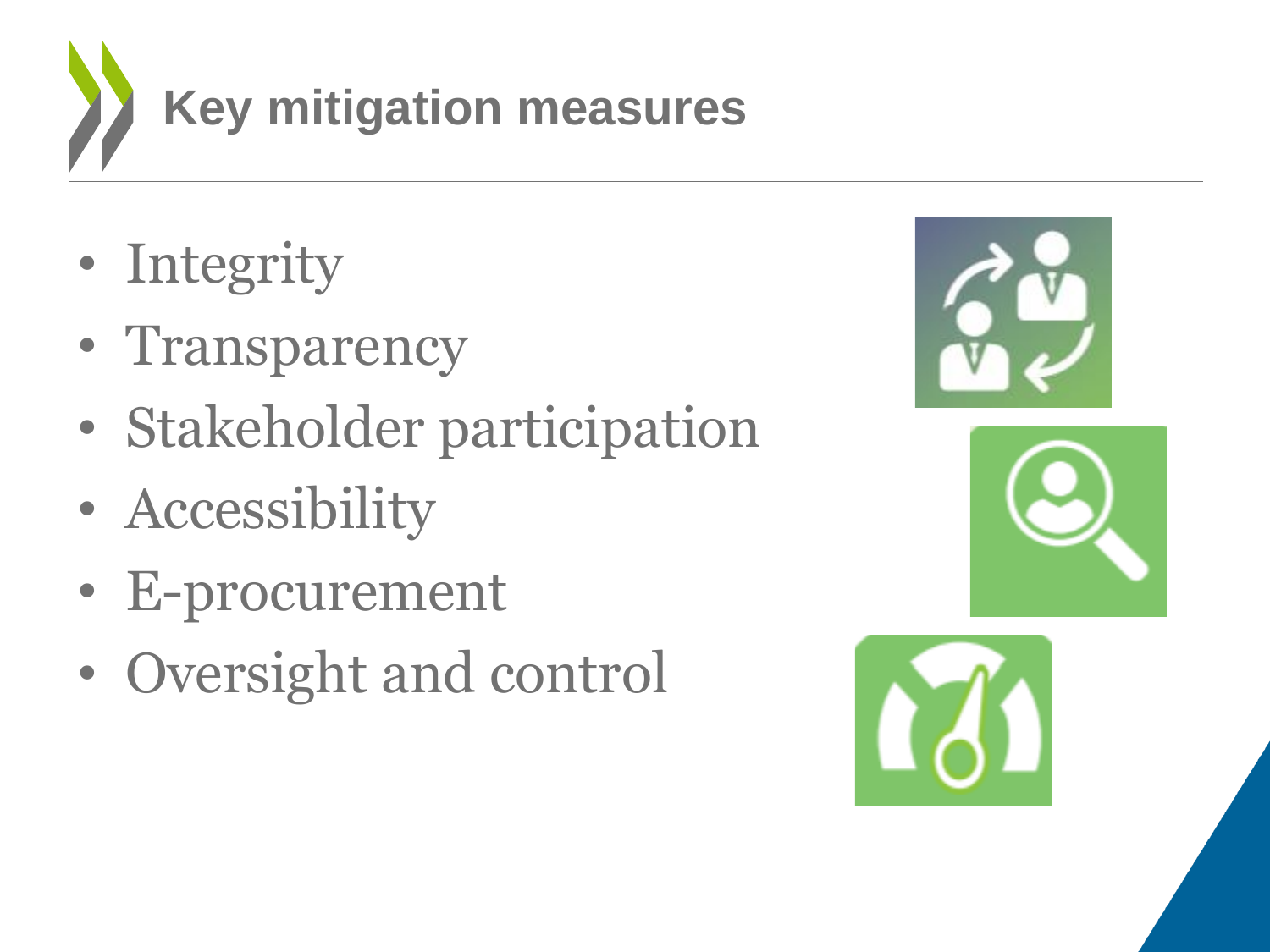

- 1. Integrity risks emerge in every phase of the procurement cycle
- 2. Bribery is only one of the issues, also undue influence, fraud, theft
- 3. Transparency, stakeholder participation, access, e-procurement, oversight and control can contribute to higher integrity
- 4. Broader « good governance » : rule of law, transparency, sanctions, control and audit